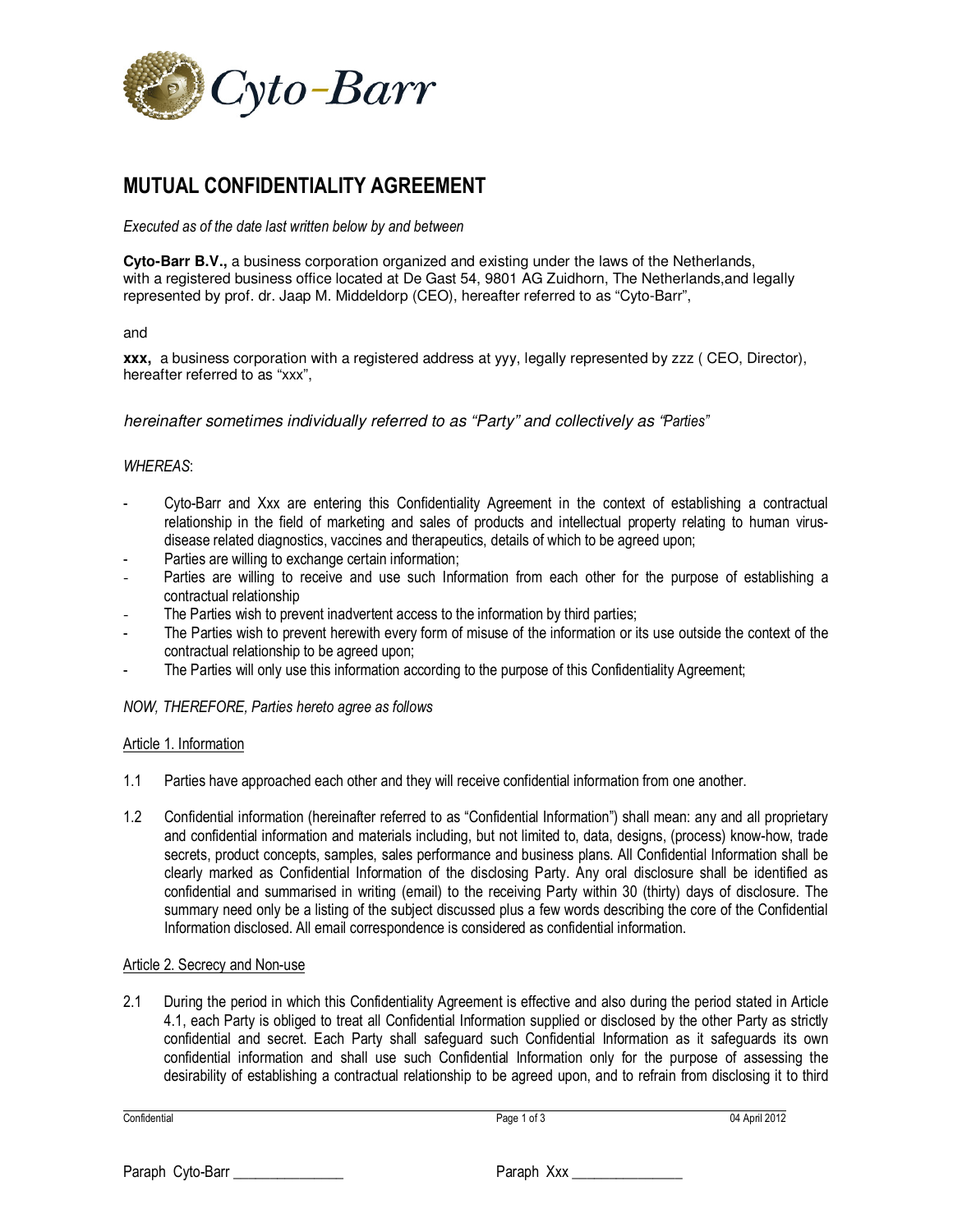

parties or disclosing it in any other way, unless prior authorisation is given in writing by the other Party. Furthermore, the Parties will observe every reasonable precaution to prevent the unauthorised disclosure of said Confidential Information.

- 2.2 Parties may only disclose or reveal the Confidential Information to the minimum number of employees of Parties required for its assessment or, with prior written approval of the other Party, to the minimum of employees of companies associated with the other Party who are actually engaged in the execution of activities requiring access to the Confidential Information, on the condition that such employees have signed appropriate (employment) agreements requiring them to treat the Confidential Information as strictly confidential, and treat such Confidential Information in accordance with this Confidentiality Agreement.
- 2.3 That the receiving Party shall not apply for a patent anywhere in the world and shall not allow any person or affiliated company (any body or firm under control of, or which controls, the receiving Party) to apply for a patent anywhere in the world in respect of the Confidential Information disclosed hereunder. Neither shall the receiving Party use the received Confidential Information or have the received Confidential Information used in a patent litigation with the disclosing Party. Nor shall the receiving Party conduct any experiments or business activities utilising the disclosing Party's Confidential Information without prior written approval.
- 2.4 The obligation regarding confidentiality and non-use obligations of this Agreement does not apply to any part of such information which a Party can demonstrate:
	- at the time of disclosure is in the public domain; or
	- after disclosure becomes part of the public domain by publication or otherwise, except by breach of this agreement; or
	- either Party or its affiliated companies can establish by reasonable proof was in their possession at the time of disclosure by the other Party, or was subsequently and independently developed by their employees or their affiliated companies who had no knowledge of the other Party's Confidential Information; or
	- shall be received from a third party who has the right to disclose it and which, to the best of the recipient Party's knowledge, did not originate from the other Party; or
	- has to be disclosed pursuant to the order or requirement of a court, administrative agency or other governmental body, provided that each Party shall provide the other Party with prompt notice of such order or related proceeding to afford the other Party an opportunity to intervene and minimize the disclosure through a protective order;

# Article 3. Property

- 3.1 All Confidential Information disclosed within the framework of this Confidentiality Agreement shall remain at all times the property of the disclosing Party.
- 3.2 In the event that a Party is requested to return all materials/goods containing Confidential Information, said Party shall do so without any delay, except that a Party may retain one copy for archive purposes only.

## Article 4. Duration of the Confidentiality Agreement and non-use

4.1 Given a contractual relationship to be agreed upon between the Parties, the exchange of Confidential Information shall take place within 1 (one) year of signing the Confidentiality Agreement. That if, on whatever grounds, an Agreement between Parties would not be entered into, the obligations relating to confidentiality, disclosure, nonuse and use of the Confidential Information as stipulated in this Confidentiality Agreement shall remain in full effect for a period of 5 (five) years from the date of signature.